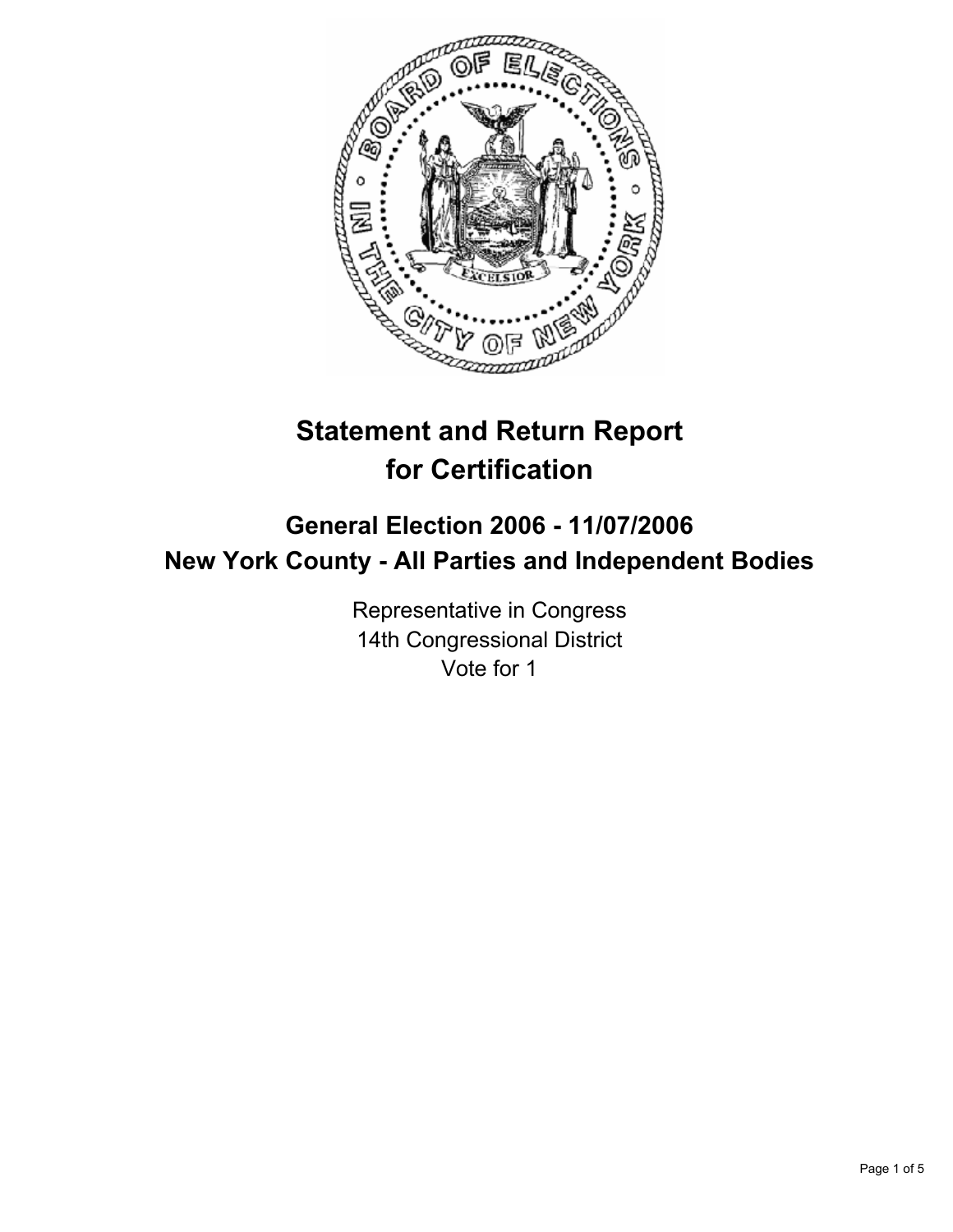

## **Assembly District 64**

| <b>PUBLIC COUNTER</b>                | 6,722 |
|--------------------------------------|-------|
| <b>EMERGENCY</b>                     | 8     |
| ABSENTEE/MILITARY                    | 121   |
| <b>FEDERAL</b>                       | 66    |
| AFFIDAVIT                            | 149   |
| <b>Total Ballots</b>                 | 7,066 |
| DANNIEL MAIO (REPUBLICAN)            | 604   |
| CAROLYN B MALONEY (DEMOCRATIC)       | 4,709 |
| CAROLYN B MALONEY (INDEPENDENCE)     | 184   |
| CAROLYN B MALONEY (WORKING FAMILIES) | 615   |
| ALANA LESCZYNSKI (WRITE-IN)          |       |
| <b>Total Votes</b>                   | 6,113 |
| Unrecorded                           | 953   |

### **Assembly District 65**

| PUBLIC COUNTER                       | 31,998 |
|--------------------------------------|--------|
| <b>EMERGENCY</b>                     | 75     |
| ABSENTEE/MILITARY                    | 928    |
| <b>FEDERAL</b>                       | 504    |
| <b>AFFIDAVIT</b>                     | 1,038  |
| <b>Total Ballots</b>                 | 34,543 |
| DANNIEL MAIO (REPUBLICAN)            | 5,521  |
| CAROLYN B MALONEY (DEMOCRATIC)       | 25,032 |
| CAROLYN B MALONEY (INDEPENDENCE)     | 1,070  |
| CAROLYN B MALONEY (WORKING FAMILIES) | 1,173  |
| <b>BARBARA PARIS (WRITE-IN)</b>      |        |
| CAROLYN B. MALONEY (WRITE-IN)        |        |
| JONATHAN TASINI (WRITE-IN)           |        |
| <b>Total Votes</b>                   | 32,799 |
| Unrecorded                           | 1.744  |

### **Assembly District 66**

| <b>PUBLIC COUNTER</b>                | 3,043 |
|--------------------------------------|-------|
| <b>EMERGENCY</b>                     | 0     |
| ABSENTEE/MILITARY                    | 59    |
| <b>FEDERAL</b>                       | 57    |
| <b>AFFIDAVIT</b>                     | 128   |
| <b>Total Ballots</b>                 | 3,287 |
| DANNIEL MAIO (REPUBLICAN)            | 236   |
| CAROLYN B MALONEY (DEMOCRATIC)       | 2,365 |
| CAROLYN B MALONEY (INDEPENDENCE)     | 96    |
| CAROLYN B MALONEY (WORKING FAMILIES) | 422   |
| <b>Total Votes</b>                   | 3,119 |
| Unrecorded                           | 168   |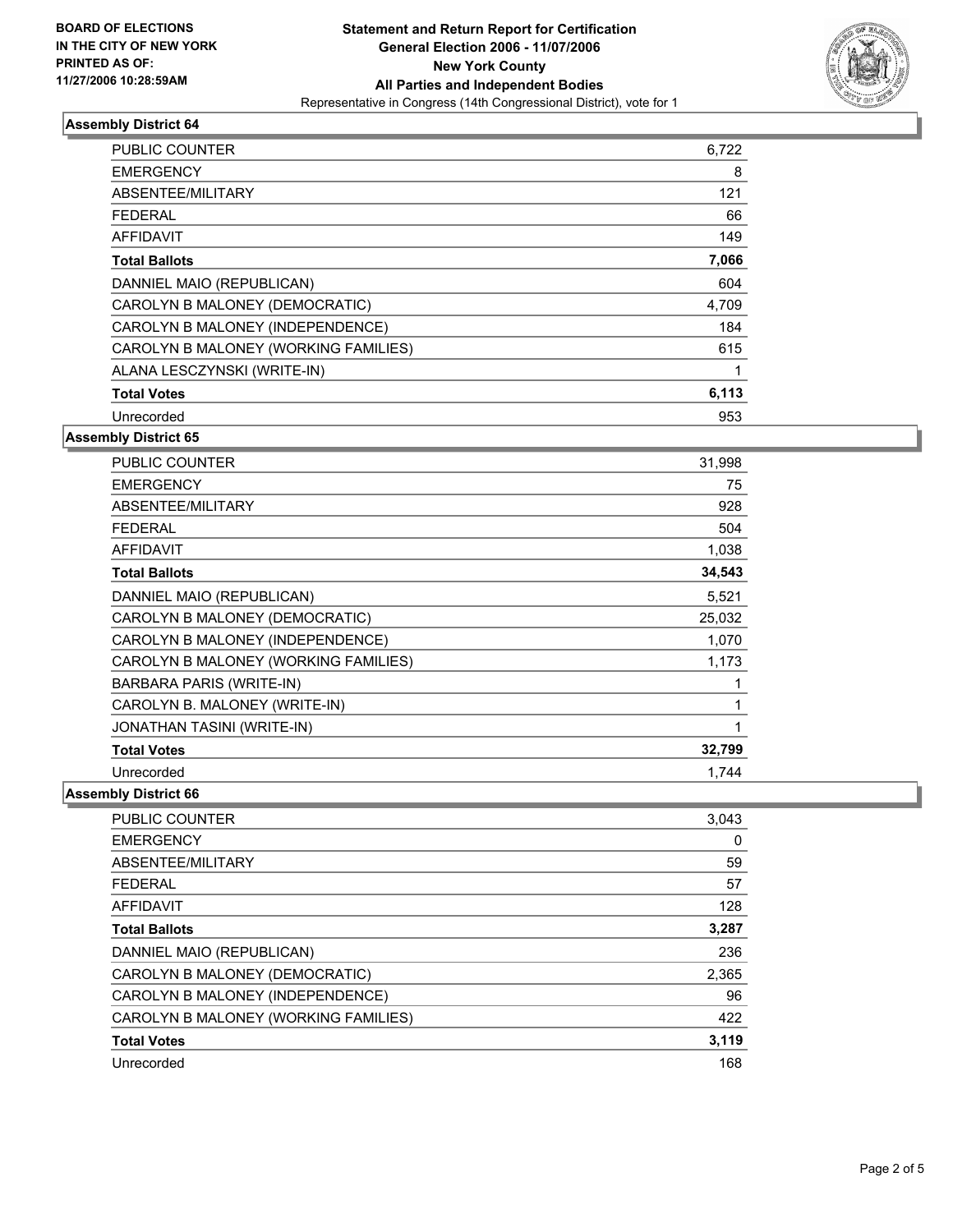

### **Assembly District 67**

| <b>PUBLIC COUNTER</b>                | 762 |
|--------------------------------------|-----|
| <b>EMERGENCY</b>                     | 0   |
| ABSENTEE/MILITARY                    | 25  |
| <b>FEDERAL</b>                       | 10  |
| AFFIDAVIT                            | 34  |
| <b>Total Ballots</b>                 | 831 |
| DANNIEL MAIO (REPUBLICAN)            | 93  |
| CAROLYN B MALONEY (DEMOCRATIC)       | 596 |
| CAROLYN B MALONEY (INDEPENDENCE)     | 21  |
| CAROLYN B MALONEY (WORKING FAMILIES) | 86  |
| <b>Total Votes</b>                   | 796 |
| Unrecorded                           | 35  |

**Assembly District 68**

| <b>PUBLIC COUNTER</b>                | 2,809 |  |
|--------------------------------------|-------|--|
| <b>EMERGENCY</b>                     |       |  |
| ABSENTEE/MILITARY                    | 88    |  |
| <b>FEDERAL</b>                       | 49    |  |
| <b>AFFIDAVIT</b>                     | 101   |  |
| <b>Total Ballots</b>                 | 3,048 |  |
| DANNIEL MAIO (REPUBLICAN)            | 462   |  |
| CAROLYN B MALONEY (DEMOCRATIC)       | 2,130 |  |
| CAROLYN B MALONEY (INDEPENDENCE)     | 88    |  |
| CAROLYN B MALONEY (WORKING FAMILIES) | 108   |  |
| NONE OF THE LISTED (WRITE-IN)        |       |  |
| <b>Total Votes</b>                   | 2,789 |  |
| Unrecorded                           | 259   |  |

### **Assembly District 73**

| <b>PUBLIC COUNTER</b>                | 36,305 |
|--------------------------------------|--------|
| <b>EMERGENCY</b>                     |        |
| ABSENTEE/MILITARY                    | 1,342  |
| <b>FEDERAL</b>                       | 748    |
| <b>AFFIDAVIT</b>                     | 923    |
| <b>Total Ballots</b>                 | 39,319 |
| DANNIEL MAIO (REPUBLICAN)            | 7,386  |
| CAROLYN B MALONEY (DEMOCRATIC)       | 27,565 |
| CAROLYN B MALONEY (INDEPENDENCE)     | 1,145  |
| CAROLYN B MALONEY (WORKING FAMILIES) | 910    |
| CAROLYN MALONEY (WRITE-IN)           |        |
| ERIC CESNIK (WRITE-IN)               |        |
| MICHAEL MOORE (WRITE-IN)             |        |
| <b>Total Votes</b>                   | 37,009 |
| Unrecorded                           | 2,310  |
|                                      |        |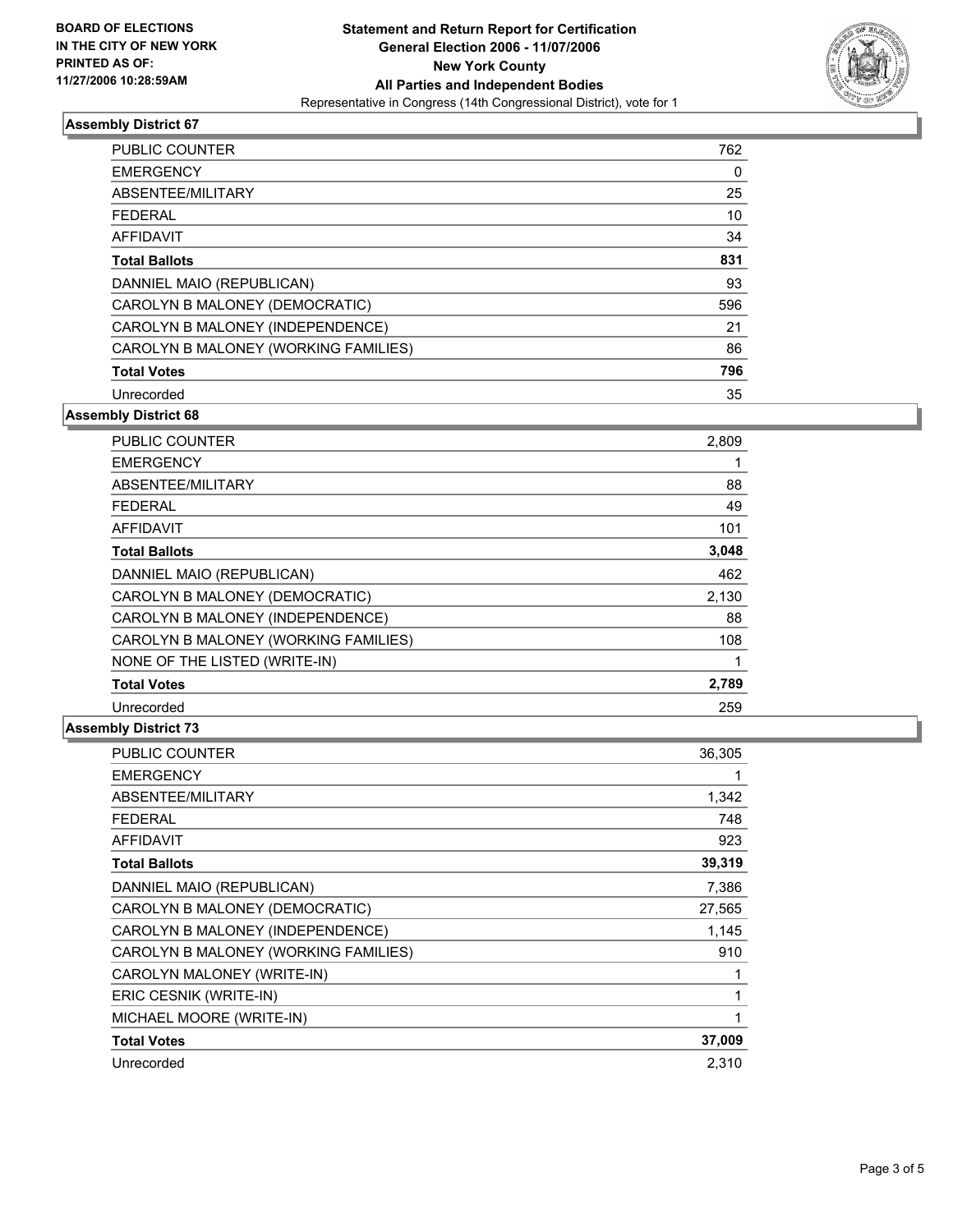

### **Assembly District 74**

| <b>PUBLIC COUNTER</b>                | 25,143 |
|--------------------------------------|--------|
| <b>EMERGENCY</b>                     | 53     |
| ABSENTEE/MILITARY                    | 699    |
| <b>FEDERAL</b>                       | 359    |
| <b>AFFIDAVIT</b>                     | 742    |
| <b>Total Ballots</b>                 | 26,996 |
| DANNIEL MAIO (REPUBLICAN)            | 3,108  |
| CAROLYN B MALONEY (DEMOCRATIC)       | 18,444 |
| CAROLYN B MALONEY (INDEPENDENCE)     | 735    |
| CAROLYN B MALONEY (WORKING FAMILIES) | 3,055  |
| CHARLES BARRON (WRITE-IN)            |        |
| DAVID WIZDA (WRITE-IN)               |        |
| MALACHY MCCOURT (WRITE-IN)           |        |
| MASHWNA VERNON (WRITE-IN)            |        |
| NONE (WRITE-IN)                      |        |
| NONE OF THE ABOVE (WRITE-IN)         |        |
| <b>Total Votes</b>                   | 25,348 |
| Unrecorded                           | 1,648  |

#### **Assembly District 75**

| <b>PUBLIC COUNTER</b><br>9,667          |     |
|-----------------------------------------|-----|
| <b>EMERGENCY</b>                        | 10  |
| ABSENTEE/MILITARY                       | 336 |
| <b>FEDERAL</b>                          | 204 |
| <b>AFFIDAVIT</b>                        | 361 |
| 10,578<br><b>Total Ballots</b>          |     |
| DANNIEL MAIO (REPUBLICAN)<br>1,589      |     |
| CAROLYN B MALONEY (DEMOCRATIC)<br>7,538 |     |
| CAROLYN B MALONEY (INDEPENDENCE)        | 295 |
| CAROLYN B MALONEY (WORKING FAMILIES)    | 429 |
| BENJY BRONK (WRITE-IN)                  |     |
| HOMEY D. CLOWN (WRITE-IN)               |     |
| JONATHAN TASINI (WRITE-IN)              |     |
| MATT GALAN (WRITE-IN)                   |     |
| <b>Total Votes</b><br>9,855             |     |
| Unrecorded                              | 723 |